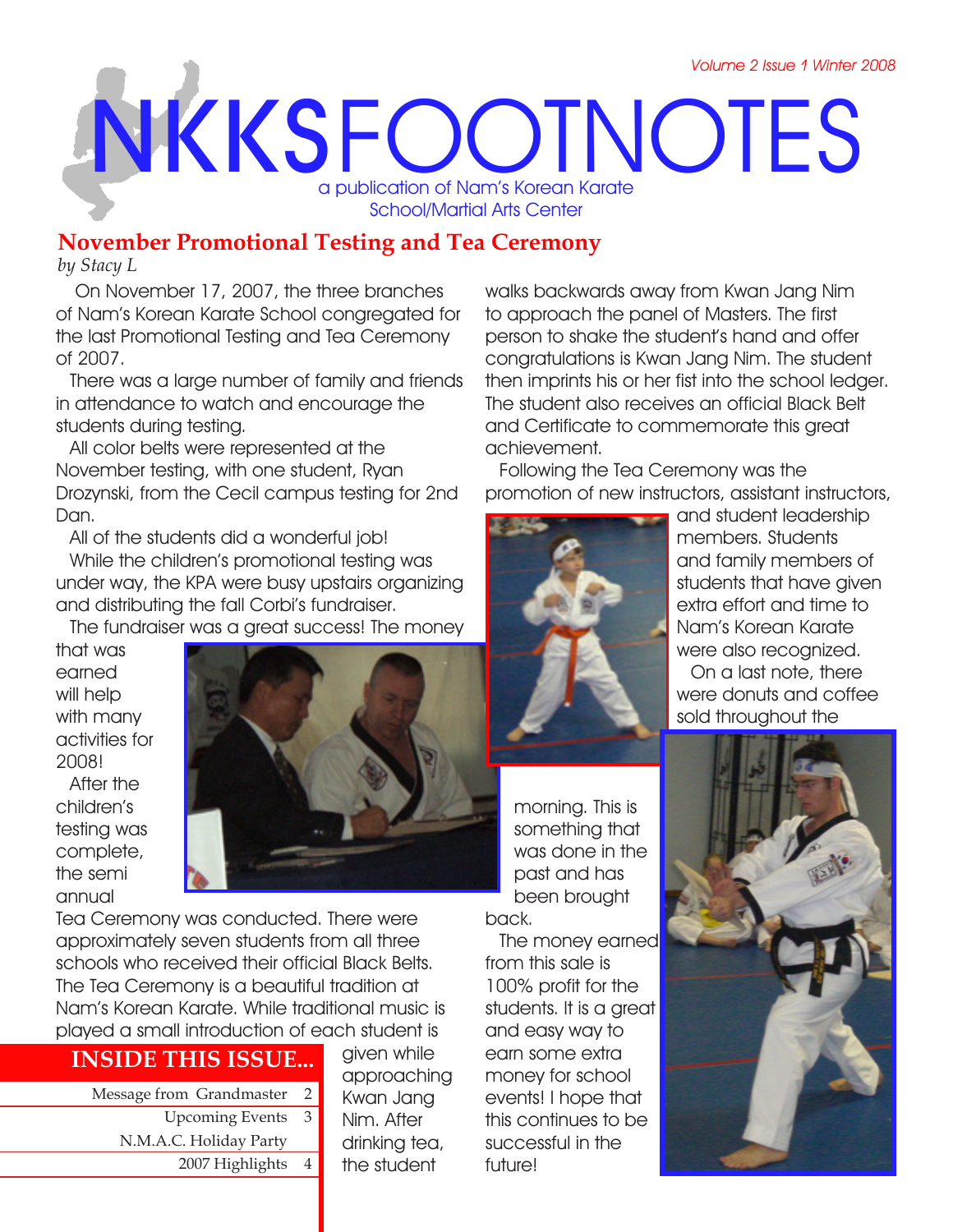## **NKKS** FOOTNOTES **A Message from GRANDMASTER TAEK HO NAM**



**Grandmaster Taek Ho Nam**

**I want to first say to everyone, WELCOME TO 2008! I want to thank all of my students for your loyalty and dedication to the school and your hard work over the past year. All of my students' support is what makes our school so great!**

**Our annual Holiday Party was, once again, a great success. Thank you to all who worked and contributed to** 

**this fun event and for the very generous Christmas gift, Ecco Golf Shoes.**

**Our children are our most precious and valuable possessions. We** 

**all want to be good parents. But, good parenting isn't just disciplining, providing for and setting good examples.**

**I want to take this time to express the importance of taking an interest in your child's interests and activities. Get involved with your child and share his or her interests and activities.**

**Using karate as one example; don't be** 

**a "drop-off parent." Come into the campus and watch your child's class. Know what is going on in your campus, watch your child's progress and accomplishments, and get to know the instructors.**

**When parents take an interest and get involved in their child's activities, the child automatically becomes more motivated and proud of his or her accomplishments. Parents who get involved have a child who retains an interest in karate and is less likely to drop out. These students will achieve their goal to Black Belt and beyond.**

 **TANG SOO!**



**NKKS** Footnotes A Publication of Nam's Korean Karate School / Martial Arts Center

> 256 Washington Rd., Mt. Lebanon, Pa 15216 (412) 344-5557

5444 Steubenville Pike Robinson, Pa 15136 (412) 787-9895 Fax (412) 787-9895

3131 Millers Run Rd. Cecil, Pa 15321 (412) 901-6890

#### www.namskoreankarate.com

E-mail: namskoreankarate@ gmail.com

**Founder and Publisher** Grandmaster Taek Ho Nam

> **Executive Editor** Master Hans H. Nam

**Production Editor** Master Brenda Calderone

> **Production Editor** Master Tony Tresky

> > **Copy Editor** Lisa Over

**Design / Printing** Heather Arbuckle

© 2007 T.H. Nam's Korean Karate School / Martial Arts Center. All rights reserved.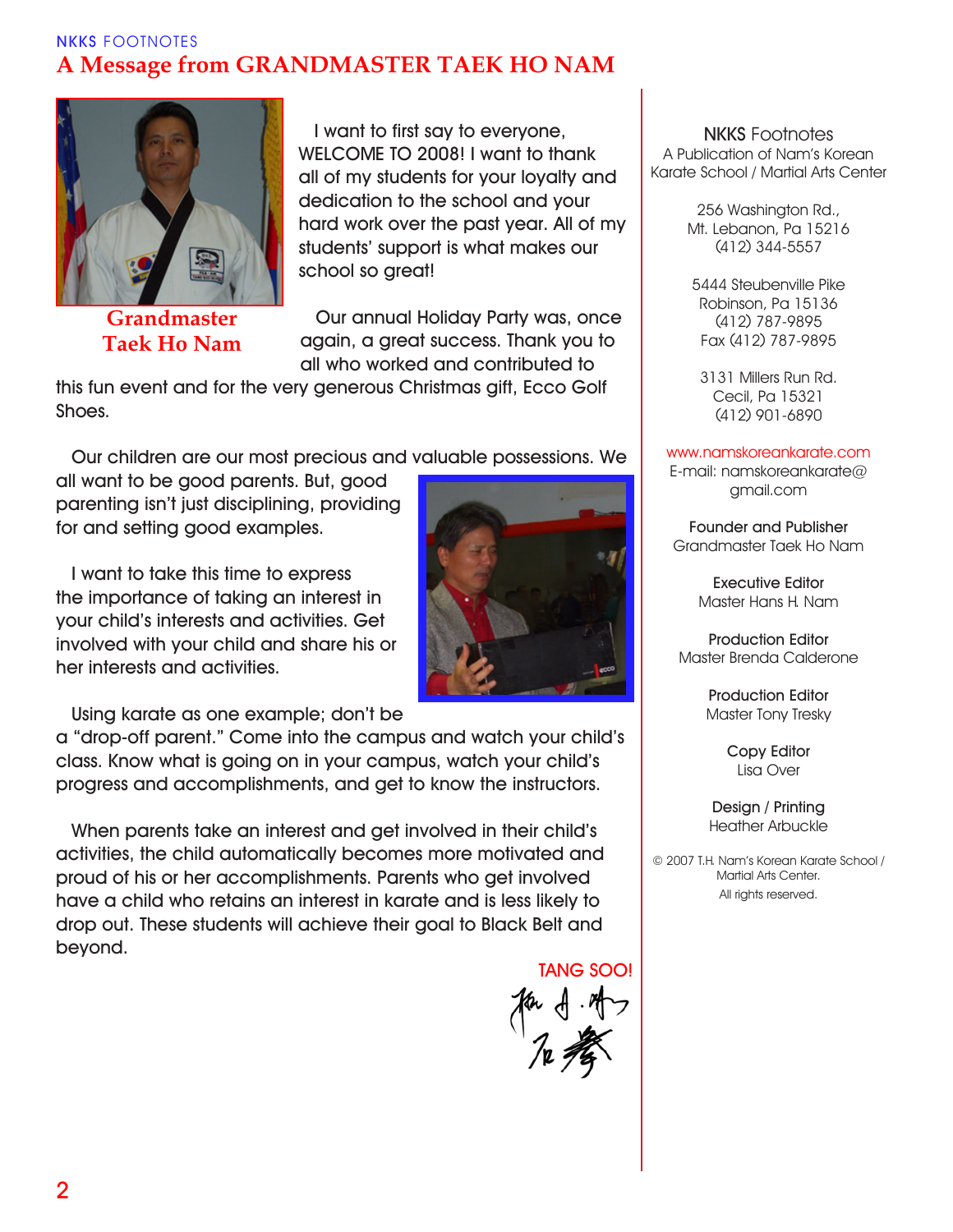## **UPCOMING EVENTS**

**\*ASK YOUR CAMPUS MANAGER FOR TIMES**

**RC= Robinson Campus CC= Cecil Campus MC= Mt. Lebanon Campus**

#### **JANUARY**

- **NO CLASS (HAPPY NEW YEAR!) 1**
- **Children Breaking Clinic @ MC 9**
- **Adult Breaking Clinic @ MC 10 All Belts Breaking Clinic @ RC**
- **All Belts Breaking Clinic @ CC 12**

*Pan-Am Tang Soo Do Federation Promotional Pre-Testing:*

- 16 CC
- **RC 17**
- **MC 18**

**NO CLASS @ CC** *Pan-Am Tang Soo Do Federation Promotional Testing & Black Belt Tea Ceremony:*

- **RC 19**
	- **9am Children 10am – Adults**
- **Blue Belt to Black Belt Clinic 26 NO CLASS ALL CAMPUSES (CLINIC)**

#### **FEBRUARY**

- **Children Breaking Clinic @ MC 6**
- **Adult Breaking Clinic @ MC 7 All Belts Breaking Clinic @ RC**
- **All Belts Breaking Clinic @ CC 8**
- 16 Inter-School Championship
- **Buddy Week 19-23**
	- **Movie Night @ MC (All campuses welcome) 23**

## **N.M.A.C. Holiday Party 2007**

*by GyoSa J.Sklar, investigative reporter*

T'was the month of December and all through Robinson, music could be heard. It was Nam's annual holiday party, and it was a blast. Upon walking into the holiday party, you could smell a mix of good food and the scent of the hard work of all of the students and parents who made the holiday party possible. We had music, food, door prizes, and the first ever Korean Auction. The auction worked very well, other than the fact that I didn't win. The turnout was great for the party, although Mr. Allen, upon hearing that we didn't need anyone to grill, decided not to come to the party.

#### **MARCH**

- 12 Children Breaking Clinic @ MC
- **Adult Breaking Clinic @ MC 13 All Belts Breaking Clinic @ RC**
- 14 All Belts Breaking Clinic @ CC
- **N.M.A.C. Paintball Tournament 15** sponsored by KPA & Kick to Excellence
- **NO CLASS (GOOD FRIDAY & EASTER) 21 &22**
	- *Pan-Am Tang Soo Do Federation Promotional Pre-Testing:*
		- **CC 26**
		- **RC 27**
		- **MC 28**
			- **NO CLASS @ CC**

*Pan-Am Tang Soo Do Federation Promotional Testing:*

**RC 30**

**9am – Children 10am – Adults**

#### **APRIL**

**Blue Belt to Black Belt Clinic 5NO CLASS ALL CAMPUSES (CLINIC)**

Everyone was dancing to classic songs, such as Soulja Boy, and the classics, such as the Hokie Pokie. Dancing was briefly interrupted by a surprise visitor—Santa Clause. He had bags full of goodies for all children and even some adults who were brave enough to sit on Santa's lap again. Sah Bum Nim Nam is quoted as saying "All I've ever wanted for Christmas is a pony." Overall the Holiday Party was a great opportunity to build school spirit, and hopefully, we can continue to have a holiday party for years to come.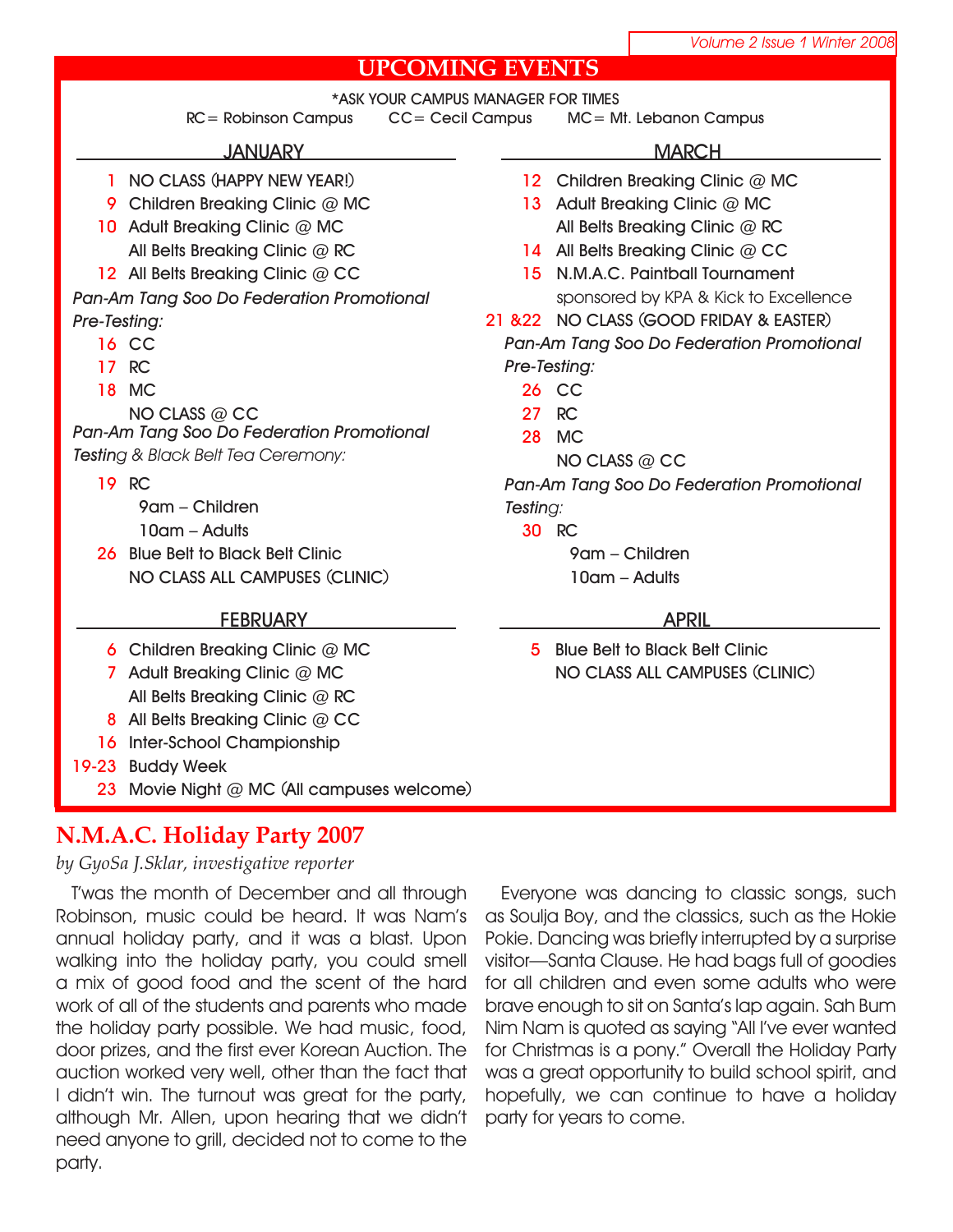#### **NKKS** FOOTNOTES **Highlights from a GREAT 2007: Encouragement, Hard Work, Fun, Camaraderie, and Success** *Compiled by Lisa Over*

"When you're happy at what you're doing, you accomplish more with better results than when you are unhappy and resistant to doing something."

—GyoSa A. Daniels *(from GyoSa A. Daniels' 3rd Degree Black Belt Essay, Footnotes, Winter 2007)*

"I want to encourage all my students to continue their hard work, desire and loyalty to make 2007 another great year. As each year passes, I am reminded why I have dedicated my life to Tang Soo Do over 50 years ago. For every student that achieves their next belt to the student who has overcome a difficult obstacle in their life with the help of Tang Soo Do, I can rest assure that my philosophy, dedication and teachings have not gone to waste. I am reminded that words such as Loyalty, Dedication, Respect, Commitment, Confidence and Discipline are not just words but actions, actions that are taken each day by my students. I am proud to call myself your Grandmaster Instructor, and I am determined to continue to dedicate my mind, body and spirit to my students and Tang Soo Do."

—Kwan Jang Nim *(A Message from Grandmaster Taek Ho Nam, Footnotes, Spring 2007)*

"Black represents, "Health and Strength, Confidence, Winning Habits, Mastery, Calmness, Dignity and Sincerity." These words are what the students aspire to achieve. It shows the long journey taken to reach this level. Each word helps describe the student in different ways. Health and Strength show that a Black Belt is at their peak physically and mentally. It also displays how your training and hard work has paid off. Confidence is another trait of the Black Belt. When some students become Black Belts, they start to feel more confident and even confident enough to start teaching class when needed. Confidence is the backbone of a true Black Belt. It also helps with

Winning Habits in competition like settings, testing and demonstrations. Calmness is essential to be a Great Black Belt. It portrays a sign of growth on the student's part. Maturity, Dignity and Sincerity are all traits that help build a Black Belt's character. The last and one of the most critical characteristics is Mastery. Once the level of Black Belt has been achieved, the student's requirements will start to be more spaced out, allowing the student to 'Master' all of the basic techniques as well as the new ones.

"The journey from White Belt to Master is a long and continuous one taking many years to achieve. But it is only achieved when the student dedicates time and energy in pursuing this goal. Because of Kwan Jang Nim and the other Masters are we able to reach this goal."

—Joe D *(from Joe D's 2nd Degree Black Belt Essay, Footnotes, Summer 2007)*

"Karate has helped me mentally, physically and spiritually in many ways. First, I can focus and concentrate on things better in school and at home. The mental focus I have learned with Martial Arts has helped me achieve my goals and continues to attribute to my success. Plus on the physical side, I am now stronger than I was before I became a karate student. I have better coordination, balance, flexibility, and stamina in which I am healthy and fit. The spiritual aspect of Martial Arts training has helped me to see things from a different perspective. It has helped me to gain a more positive attitude instead of looking at things from a negative viewpoint. Mental focus, physical health, and a healthy spiritual attitude have driven me and will continue to guide me in my success, in karate, academically and in my personal life."

—Tyler G. *(from Tyler's 2nd Degree Black Belt Essay, Footnotes, Spring 2007)*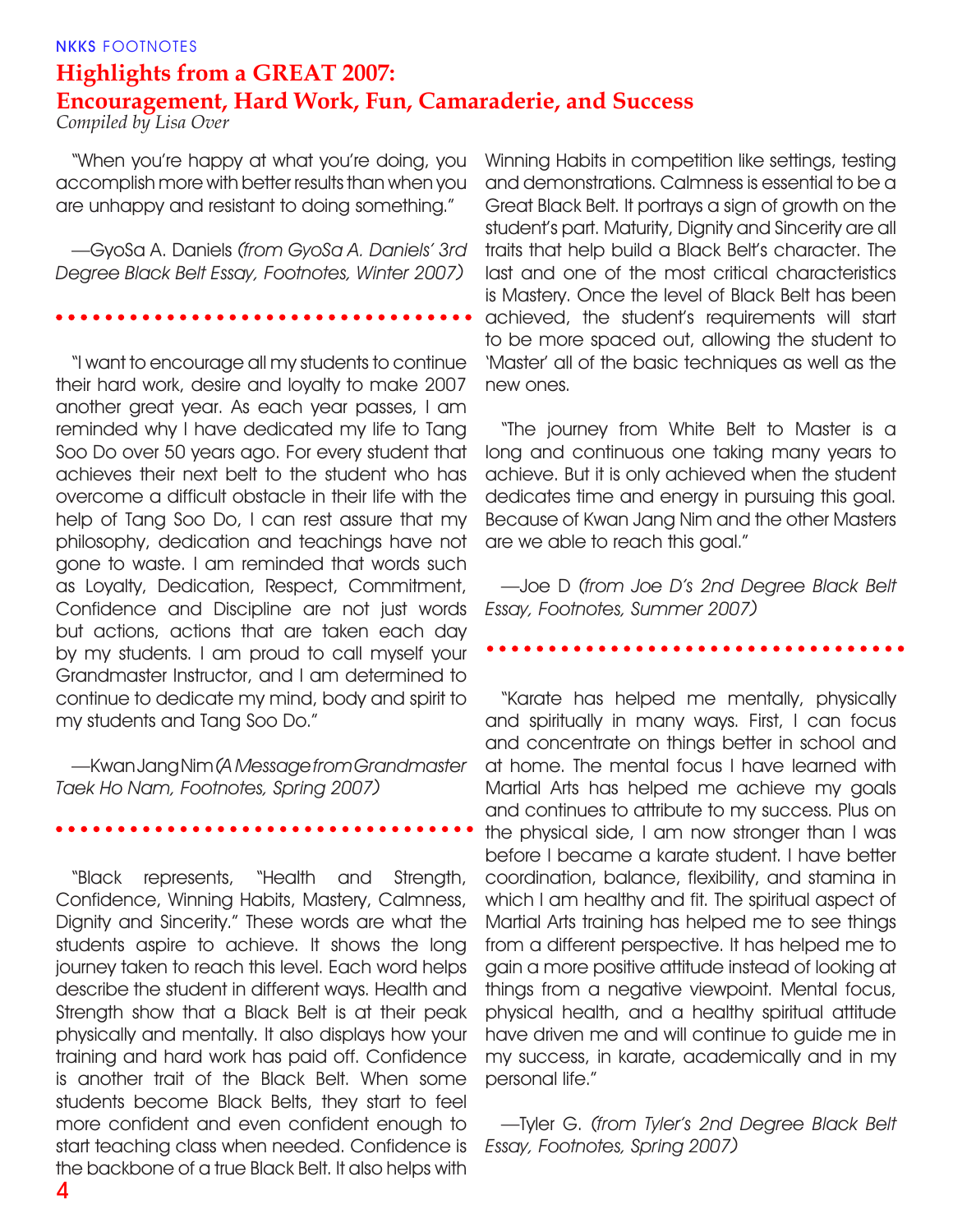"There is also a social aspect to karate that is missing from many of the other fitness programs I have tried over the years. The people you meet in class are not whiners, nor are they lazy or trying for a quick fix. No one is here who does not want to be or who is not willing to work and push themselves. No one is trying to lose thirty pounds in thirty days or get their money back (at least no one who lasts

long). My fellow students are from many different backgrounds, and I would often not encounter them anywhere else. You can't avoid interacting with others, whether as teacher and student, as sparring or stretching partners, or just groaning together after an especially tough workout. For me, class is not only fitness; it is a chance to meet interesting people I might not have had a chance to meet otherwise."



all that he was giving 110%. No one could ever call into question his effort in trying to bring home the gold for his team.

"Nonetheless, this day belonged to Team Great. It was Team Great's surveillance of SahBumNim Nam and his team that paved the way for our illustrious victory, never to be forgotten. Like a true

> champion however, SahBumNim Nam and his team humbly accepted defeat, congratulated the members of Team Great, and promised to be back. Again, showing us all how we are to respond to adversity."

> —Ty S *(from Nam's Laser Tag Storm, Footnotes, Winter 2007)*

"Even if I am tired after class, I come home relaxed and more mellow. There is something about pushing yourself as hard as you can, or a little harder, that makes the routine annoyances of life seem a lot less important. I'd like to think this has made it a little easier for others to get along with me, and I know I have had an easier time myself."

—Tyler G. *(from Tyler's 2nd Degree Black Belt Picnic, Footnotes, Winter 2007) Essay, Footnotes, Fall 2007)*

"On July 14, 2007, SahBumNim Nam showed us how to be winners at losing. And lose his team did – big time. His team, "Team Terrific Tigers," lost to my team, "Team Great," in the championship. We have a trophy and a plaque to prove it, and they sit in the Mt. Lebanon Campus as a constant reminder to all those who participated in this memorial event.

"The pressure of the promise of victory must have been overwhelming since video demonstrated SahBumNim Nam's tenacious desire to prevail with every tuck, roll, and spin. His huffing and puffing and sweat provided objective evidence to show

"BuSahBum Allen's cooking was impeccable. When asked why he enjoys grilling, he said 'I like to live my life according to the way of the warrior. I live to serve.' The Summer Picnic was a good time for everyone as it offered the opportunity to catch up with old friends, enjoy a nice meal, and build on the togetherness of the Nam's Karate family."

—GyoSa J.Sklar *(from July PTF Testing & Summer* 

"I asked SahBumNim E.Calderone what was most rewarding for her. 'The importance of the Tang Soo Do family really shined through,' she said. 'Working in teams together developed our team spirit.' Just about everything we did required working in a team. We worked together to complete word searches and cross word puzzles centered around a Tang Soo Do theme and to create an original skit to perform for all the Kampers on Saturday night.

—Lisa Over *(from 2007 Nam's Karate Kamp, Footnotes, Winter 2007)*